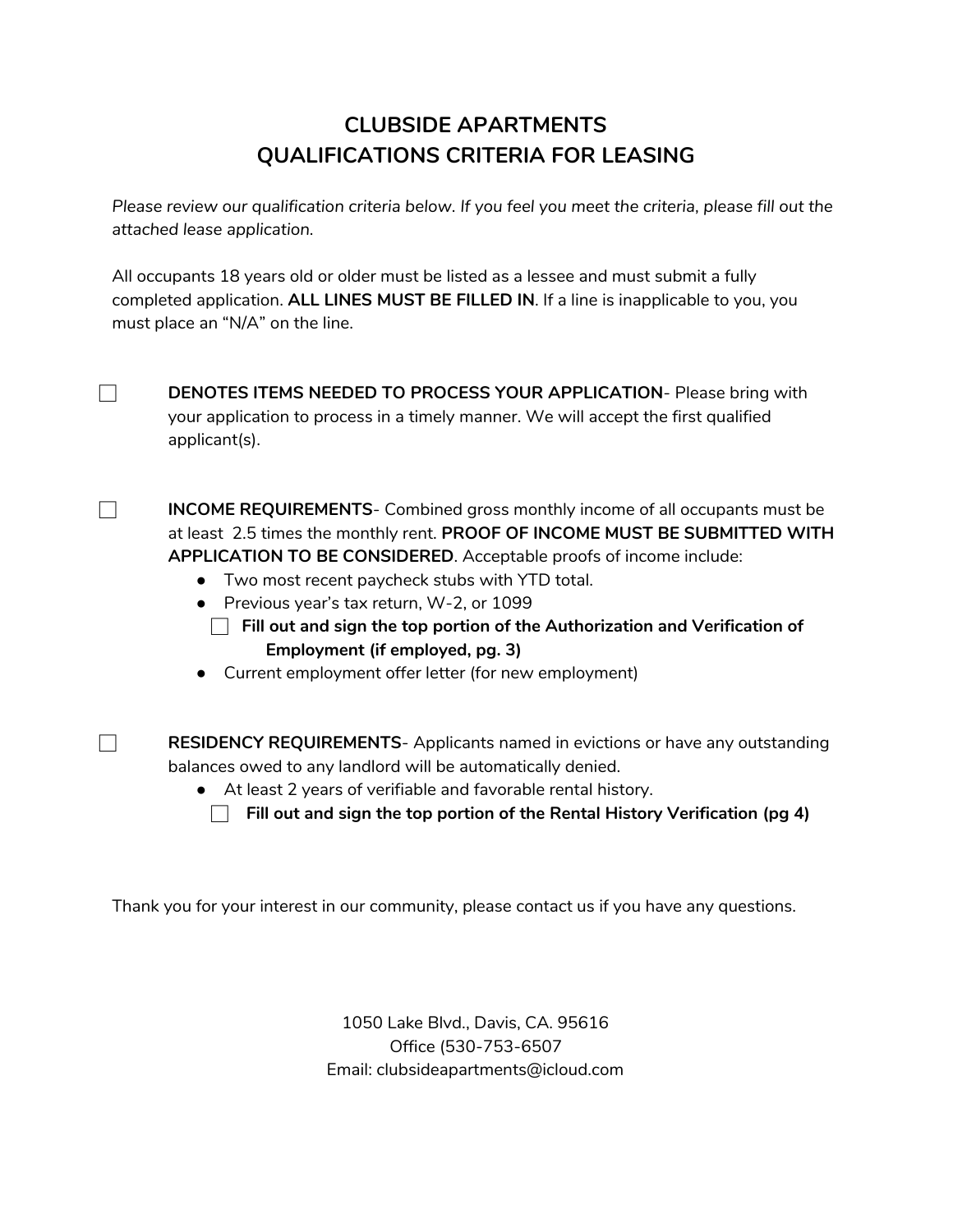# **APPLICATION TO RENT OR LEASE**

| <b>APPLICANT</b> Each Applicant over the age of 18 must complete their own application form | <b>PLEASE PRINT</b> |                   |                    |
|---------------------------------------------------------------------------------------------|---------------------|-------------------|--------------------|
| First, Middle, Last Name                                                                    | Date of Birth       | Social Security # | Driver's License # |
|                                                                                             |                     |                   |                    |
| Other Names Used In the Last 10 Years                                                       | Home Phone          | Cell Phone        | Email Address      |
|                                                                                             |                     |                   |                    |
|                                                                                             |                     |                   |                    |

### **ADDITIONAL OCCUPANTS** *List everyone who will live with you:*

| First, Middle, Last Name | Date of Birth | Relationship To Applicant |
|--------------------------|---------------|---------------------------|
|                          |               |                           |
|                          |               |                           |
|                          |               |                           |

#### **EMPLOYMENT**

|                     | <b>Current Employment</b> | Prior Employment |
|---------------------|---------------------------|------------------|
| Employer            |                           |                  |
| Address             |                           |                  |
| Employer Phone      |                           |                  |
| Job Title           |                           |                  |
| Name of Supervisor  |                           |                  |
| Dates of Employment | From:<br>To:              | From:<br>To:     |
| Income Per Month    | \$                        | \$               |

#### **RESIDENCE**

|                       | <b>Current Residence</b> | Previous Residence | Previous Residence |
|-----------------------|--------------------------|--------------------|--------------------|
| <b>Street Address</b> |                          |                    |                    |
| City                  |                          |                    |                    |
| State & Zip           |                          |                    |                    |
| Dates of Stay         |                          |                    |                    |
| Owner/Manager<br>And  |                          |                    |                    |
| Phone number          |                          |                    |                    |
| Reason For Leaving    |                          |                    |                    |
| Last Rent Paid        |                          | \$                 |                    |

### **VEHICLES**

| Automobiles | Make | Model | Color | Year | License No. |
|-------------|------|-------|-------|------|-------------|
|             |      |       |       |      |             |
|             |      |       |       |      |             |
|             |      |       |       |      |             |
| Motorcycles |      |       |       |      |             |

### **PERSONAL REFERENCES**

| In Case Of Emergency, Notify      | Address/City | Phone | Relationship |
|-----------------------------------|--------------|-------|--------------|
|                                   |              |       |              |
| Close Friend                      |              |       |              |
|                                   |              |       |              |
| Nearest Relative Living Elsewhere |              |       |              |
|                                   |              |       |              |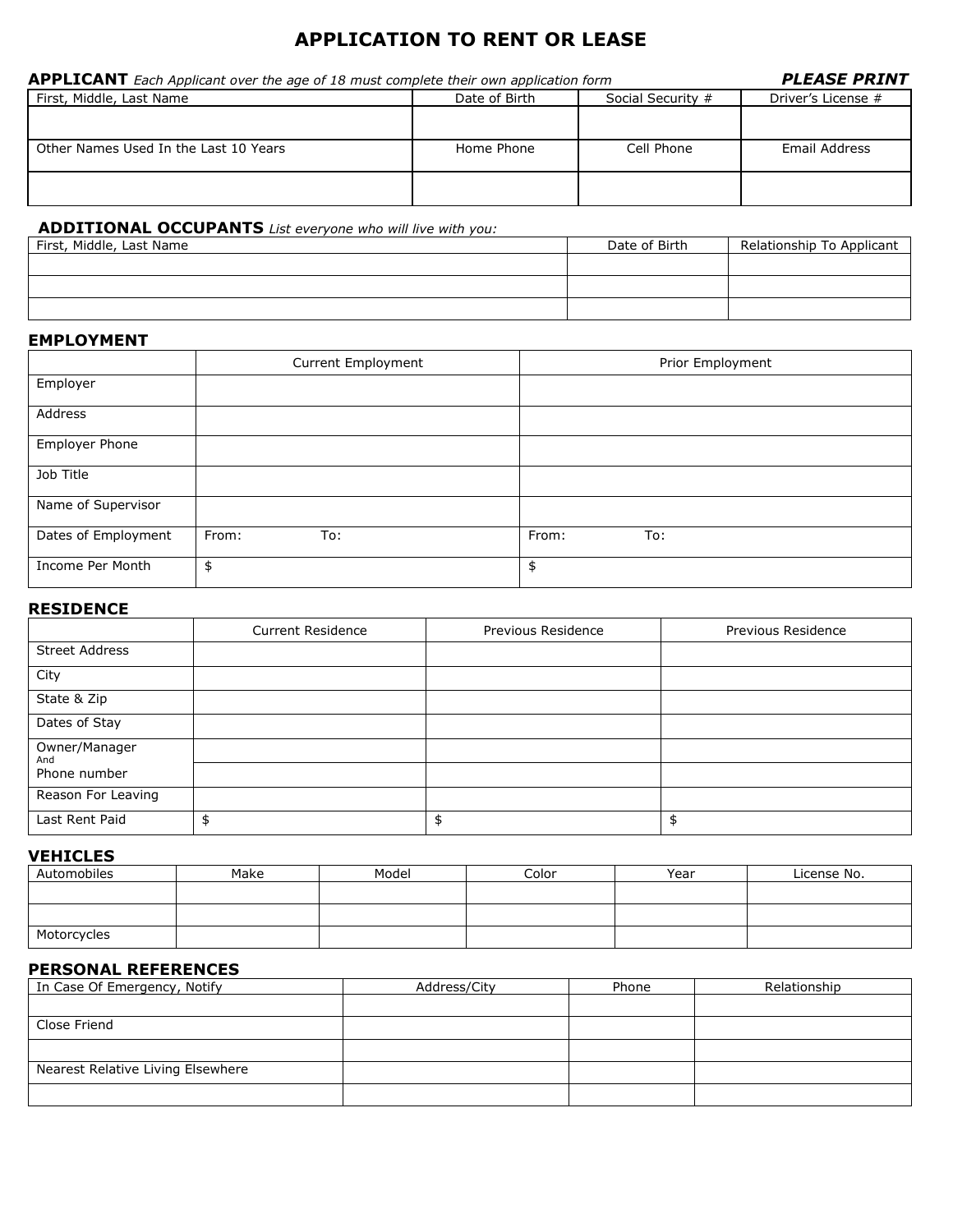#### **CREDIT INFORMATION** *Please list all your financial obligations*

| Name of Bank or Savings & Loan |             | Branch or Address |          | Account No. | Balance     |
|--------------------------------|-------------|-------------------|----------|-------------|-------------|
|                                |             |                   | Checking |             |             |
|                                |             |                   | Savings  |             |             |
| <b>Credit Accounts</b>         | Account No. | Address/City      | Phone    | Balance     | Due Monthly |
|                                |             |                   |          |             |             |
|                                |             |                   |          |             |             |
|                                |             |                   |          |             |             |
|                                |             |                   |          |             |             |
|                                |             |                   |          |             |             |

#### **GENERAL INFORMATION** *Check answer that applies*

| Do you smoke?                                                                                                                                              | <b>YES</b> | - NO<br>П.     |
|------------------------------------------------------------------------------------------------------------------------------------------------------------|------------|----------------|
| Do you have any pets/animals?                                                                                                                              | □ YES      | - NO<br>П.     |
| Have you ever filed for bankruptcy?                                                                                                                        | □ YES      | - NO<br>$\Box$ |
| Do you have any musical instruments?                                                                                                                       | □ YES      | - NO<br>$\Box$ |
| Do you have any water-filled furniture or do you intend to use<br>water filled furniture in the apartment?                                                 | □ YES      | NO.<br>П.      |
| Have you ever been convicted for selling, possessing,<br>$\blacksquare$<br>distributing or manufacturing illegal drugs or convicted of any<br>other crime? | □ YES      | NO.<br>□       |
| Have you ever been evicted or named as a defendant in an<br>eviction for non-payment of rent or any other reason?                                          | □ YES      | - NO<br>П.     |
| Please explain any "yes" answers to the above questions:                                                                                                   |            |                |
|                                                                                                                                                            |            |                |
|                                                                                                                                                            |            |                |
|                                                                                                                                                            |            |                |
| Why are you leaving your current residence?                                                                                                                |            |                |
|                                                                                                                                                            |            |                |

|  |  | The applicant hereby applies to rent/lease Apartment $#$ |  |  |
|--|--|----------------------------------------------------------|--|--|
|--|--|----------------------------------------------------------|--|--|

\_\_\_\_\_\_\_\_\_\_\_\_\_\_\_\_\_\_\_\_\_\_\_\_\_\_\_\_\_\_\_\_for \$\_\_\_\_\_\_\_\_\_\_ per month*,* and upon owner's approval agrees to enter into a Rental Agreement and/or Lease and pay all rent and security deposits required before occupancy.

An application fee of \$\_\_\_\_\_\_\_\_\_\_\_\_ is hereby submitted for the cost of processing this application, to obtain credit history and other background information.

**Applicant represents that all information given on this application is true and correct. Applicant hereby authorizes verification of all references and facts, including but not limited to current and previous landlords and employers, and personal references. Applicant hereby authorizes owner/agent to obtain Unlawful Detainer, Credit Reports, Telechecks, and/or criminal background reports. Applicant agrees to furnish additional credit and/or personal references upon request. Applicant understands that incomplete or incorrect information provided in the application may cause a delay in processing which may result in denial of tenancy. In the event that a material misstatement or misrepresentation is discovered after Applicant is accepted as a Resident, and whether or not a Lease or Month to Month Rental Agreement is executed, Owner may, at Owner's sole discretion, deem such misstatement or misrepresentation to be a material and non-curable breach of any subsequent Lease or Month to Month Rental Agreement and grounds for rescission of the contract and immediate eviction. Applicant hereby waives any claim and releases from liability any person providing or obtaining said verification or additional information.**

Applicant:\_\_\_\_\_\_\_\_\_\_\_\_\_\_\_\_\_\_\_\_\_\_\_\_\_\_\_\_\_\_\_\_\_\_\_\_\_\_\_\_Date:\_\_\_\_\_\_\_\_\_\_\_\_\_\_\_\_\_\_\_\_\_\_\_\_\_\_\_\_

(Signature required)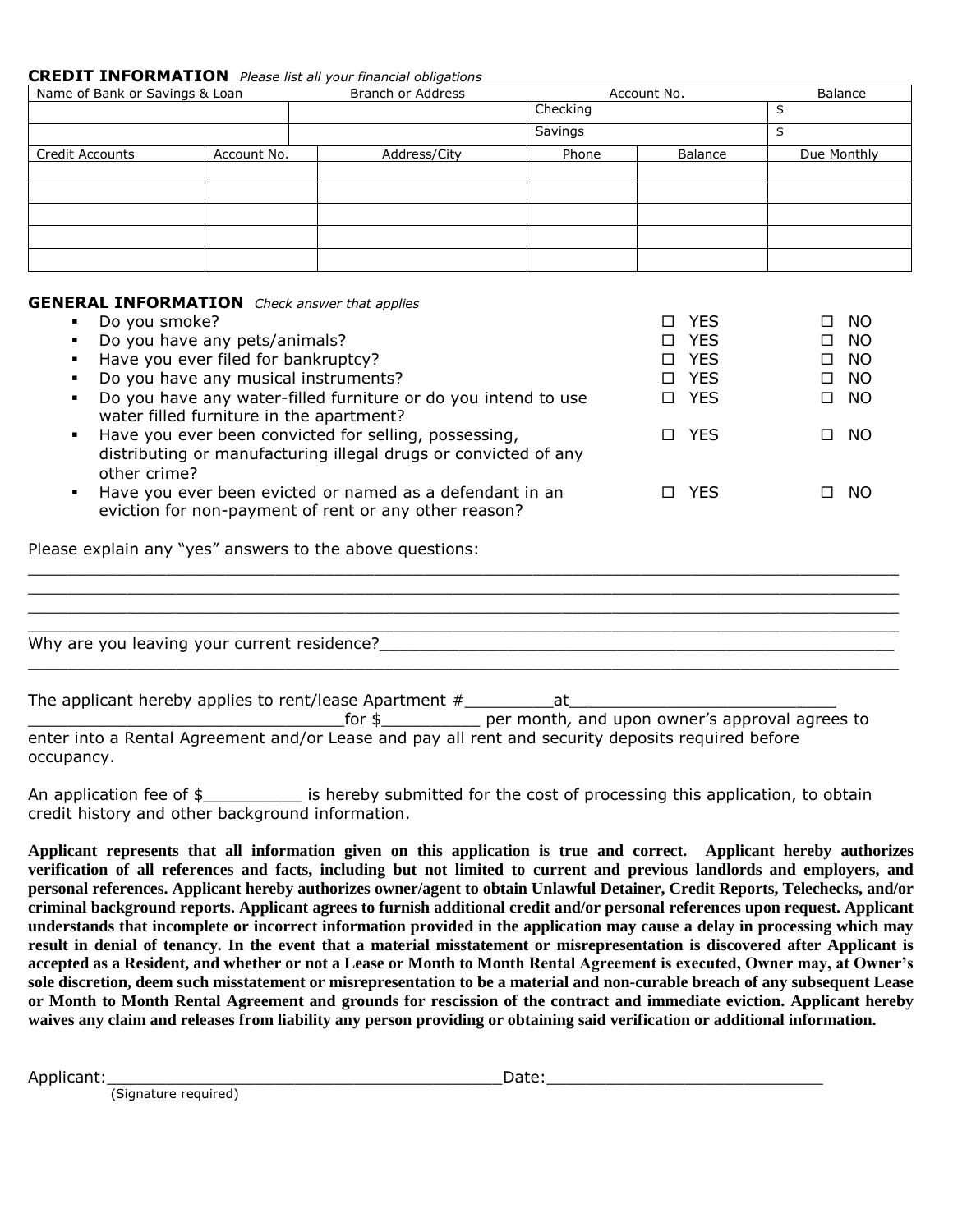# **AUTHORIZATION AND VERIFICATION OF EMPLOYMENT**

|                                  | . Fax / Email To: _____________________________          |
|----------------------------------|----------------------------------------------------------|
|                                  | hereby grant you permission to disclose my employment    |
| history to _____________________ | , in order that they may determine my income eligibility |
| for rental of an apartment.      |                                                          |

\_\_\_\_\_\_\_\_\_\_\_\_\_\_\_\_\_\_\_\_\_\_\_\_\_\_\_\_\_\_\_\_\_\_\_\_\_\_\_\_\_\_\_\_\_\_\_\_\_\_\_\_\_\_\_\_\_\_\_\_\_\_\_\_\_\_\_\_\_\_\_\_\_\_\_\_\_\_\_

*Prospective Tenant's Signature Date*

The above referenced employee has applied to rent an apartment at: \_\_\_\_\_\_\_\_\_\_\_\_\_\_\_\_\_\_\_\_\_\_\_\_\_\_\_\_\_\_\_\_\_\_\_

|                                                    | TO BE FILLED OUT BY EMPLOYER:                                                                             |  |  |
|----------------------------------------------------|-----------------------------------------------------------------------------------------------------------|--|--|
| any other form of compensation on a regular basis. | Please indicate below the employee's current annual income from wages, overtime, bonus, commissions, or   |  |  |
|                                                    |                                                                                                           |  |  |
|                                                    |                                                                                                           |  |  |
|                                                    |                                                                                                           |  |  |
|                                                    |                                                                                                           |  |  |
|                                                    |                                                                                                           |  |  |
|                                                    |                                                                                                           |  |  |
|                                                    | I hereby certify that the statements above are true and correct and complete to the best of my knowledge. |  |  |
|                                                    |                                                                                                           |  |  |
|                                                    |                                                                                                           |  |  |
|                                                    |                                                                                                           |  |  |
|                                                    |                                                                                                           |  |  |
|                                                    |                                                                                                           |  |  |

*If you have any questions, please feel free to contact us at: \_\_\_\_\_\_\_\_\_\_\_\_\_\_\_\_\_\_\_\_\_\_\_\_\_\_\_\_\_\_\_\_\_\_\_\_\_\_\_\_\_\_ Please return a copy of this verification to:*

| Fax: ____________________________ |  |
|-----------------------------------|--|

*Thank you so much for your time and your prompt response!*